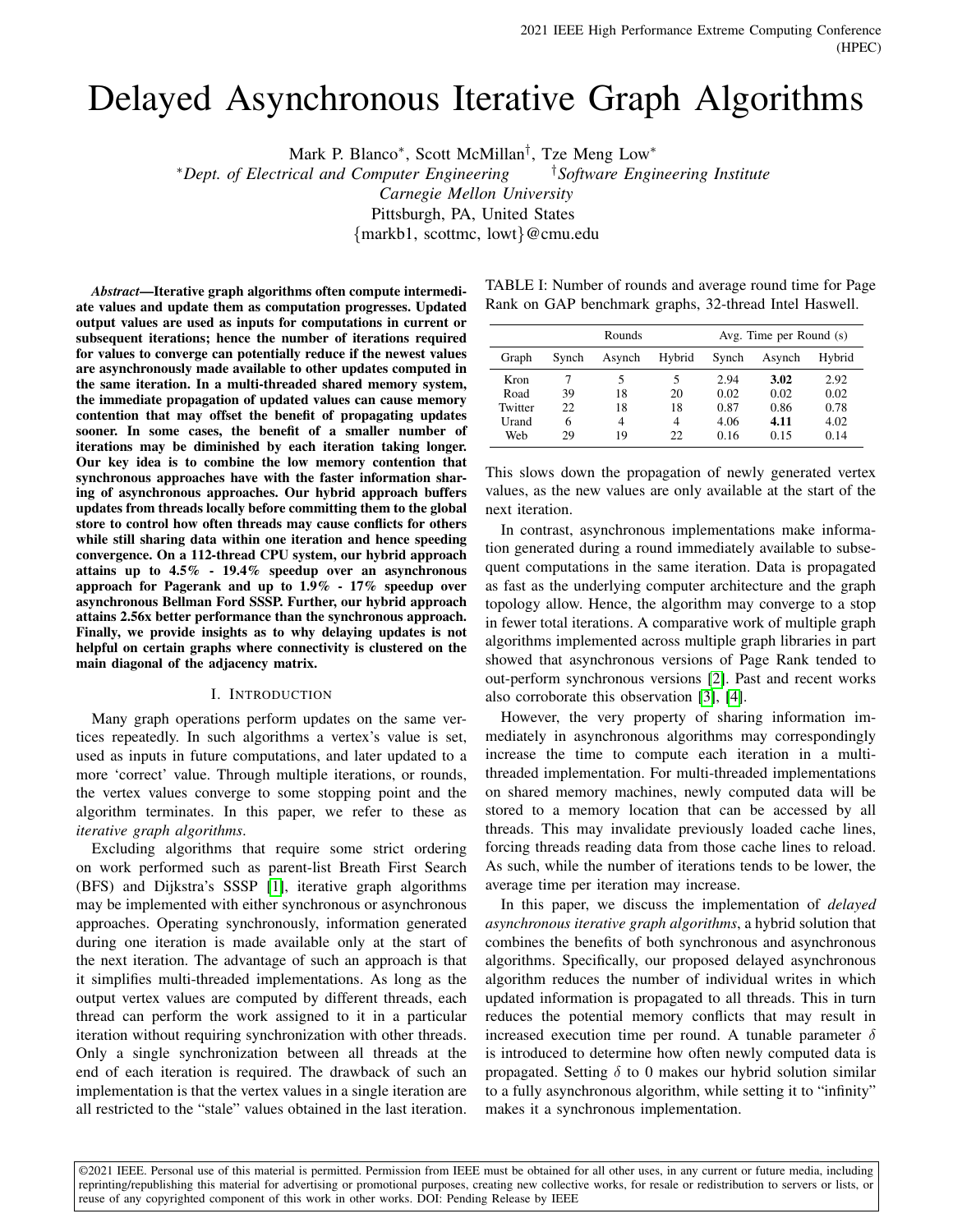We illustrate the benefits of the delayed asynchronous algorithms over both synchronous and asynchronous algorithms in Table [I](#page-0-0) by comparing the number of rounds and average time per round of the 3 styles of algorithms for computing Page Rank on the 5 graphs defined in the GAP benchmark [\[5\]](#page-6-4). The asynchronous approach finishes in 2 to 21 fewer iterations over its synchronous counterpart. However, in the case of Urand and Kron, the average time to compute each round increases (bolded). For the other graphs, the time per round remains about the same. Our proposed hybrid approach similarly reduces the number of rounds as the asynchronous approach. In addition, each round of our hybrid solution takes the least time among the three solutions. This yields better overall runtimes than the other two approaches for 3 of 5 graphs.

Contributions: The contributions of this paper are:

- We introduce *delayed asynchronous iterative graph algorithms*, a hybrid that combines the benefits of both synchronous and asynchronous graph algorithms.
- We discuss the factors that affect the choice of different values of  $\delta$ , the delay parameter, which allows one to design an implementation that is a hybrid between the two extremes, i.e. synchronous and asynchronous algorithms.
- We demonstrate the performance benefits of the delayed asynchronous algorithm where the performance improvement of Page Rank on moderately-threaded CPU (32 threads) is between 2.4 and 9.5%, and between 4.5 - 19.4% on a highly parallel CPU (112 threads). On Bellman-Ford Single Source Shortest Paths, the improvement is between 1.9 and 17% for 112 threads.

#### II. BACKGROUND AND MOTIVATION

#### *A. Synchrony and Asynchrony in Graph Algorithms*

Synchronous and asynchronous graph algorithms are discussed extensively in graph literature. Specifically for Page Rank, a common approach is to contrast Gauss-Seidel iterative computation with Jacobi synchronous iterative computation [\[3\]](#page-6-2), [\[4\]](#page-6-3), [\[6\]](#page-6-5) based on linear algebraic methods.

Architecturally, many works on asynchronous graph algorithms focus on distributed execution, where iterative, bulksynchronous parallel execution is considered [\[7\]](#page-6-6). Some works study completely asynchronous execution policies without distinct compute iterations, or super-steps [\[8\]](#page-6-7), [\[9\]](#page-6-8). These works focus on removing points of synchronization and focus entirely on asynchronous execution in a distributed environment.

Xie et al. combine super-step-free asynchrony with synchronized iterative operation, but do not algorithmically combine the two; instead they switch between two distinct modes using a heuristic [\[10\]](#page-6-9).

Similar asynchronous execution is explored on single-node shared memory systems using thread-local work queues [\[11\]](#page-6-10) and bulk-asynchronous parallel execution on heterogeneous systems [\[12\]](#page-6-11). These works focus on asynchronous execution, without considering the benefits of hybrid synchronousasynchronous behavior.

Vora et al. address asynchronous execution in a sharedmemory distributed setting, wherein high inter-node latency

may cause excessive use of stale data without best-effort refresh policies [\[13\]](#page-6-12). By contrast, we reduce cache line invalidations in a single-node shared memory system by delaying writes to shared memory and thus increasing use of stale values in a controlled manner.

Overall, our work differs from those described in that we seek a more general approach for synchronous and asynchronous execution to apply to Page Rank and other graph operations. Our approach specifically combines both execution styles within the same iteration to enable flexibility in blending their benefits. We apply this algorithmic innovation to iterative graph algorithms on single-node shared-memory systems, where the previous works have focused on either distributed systems, non-hybrid asynchronous execution, or both.

## *B. Hybrid Graph Algorithms*

A small group of graph algorithms are designed through the blending of two or more "classical" algorithms. Two examples of such hybrids are the direction-optimizing breath first search (DO-BFS) [\[14\]](#page-6-13) and delta-stepping single source shortest paths (DS-SSSP) [\[15\]](#page-6-14).

DO-BFS is derived from the classical top-down and bottomup approaches, sometimes referred to as push and pullstyle [\[14\]](#page-6-13), [\[16\]](#page-6-15). At the end of each iteration of DO-BFS, a heuristic decides if the push or pull implementation will be used in the next iteration. In this case, the algorithm uses both classical algorithms separately such that only one is invoked during each iteration.

DS-SSSP is a single algorithm that is a hybrid between two classical SSSP algorithms, Dijsktra SSSP [\[17\]](#page-6-16) and Bellman-Ford [\[18\]](#page-6-17). Unlike DO-BFS, DS-SSSP blends the characteristics of the two classical algorithms through setting of the parameter  $\Delta$ . Setting the parameter  $\Delta$  to zero, DS-SSSP is functionally equivalent to Dijkstra SSSP. When  $\Delta$  is set to infinity, DS-SSSP is equivalent to the Bellman-Ford algorithm. Typically, the step-size  $\Delta$  is graph-dependent. Recently, it has been shown that allowing the value of  $\Delta$  to change between different iterations can attain better performance [\[19\]](#page-6-18).

The approach taken by DO-BFS discretely switches between existing algorithms. Chakravarthy et al. use this same approach in combining direction optimization and mode switching between DS-SSSP and Bellman-Ford to speed convergence [\[20\]](#page-6-19).

In contrast, our delayed asynchronous algorithm is similar to the DS-SSSP algorithm in that the parameter,  $\delta$ , controls how much of the characteristics of either synchronous or asynchronous algorithms is present in the final implementation. The parameter  $\delta$  allows us to fine-tune the hybrid nature of our approach without a discrete mode-switch and yields a novel hybrid algorithm.

### III. DELAYED ASYNCHRONOUS GRAPH ALGORITHMS

Our proposed delayed asynchronous algorithm is similar to the synchronous algorithm in that computed values are first written into output buffers separate from the input buffer that is shared globally. When these output buffers are full, they are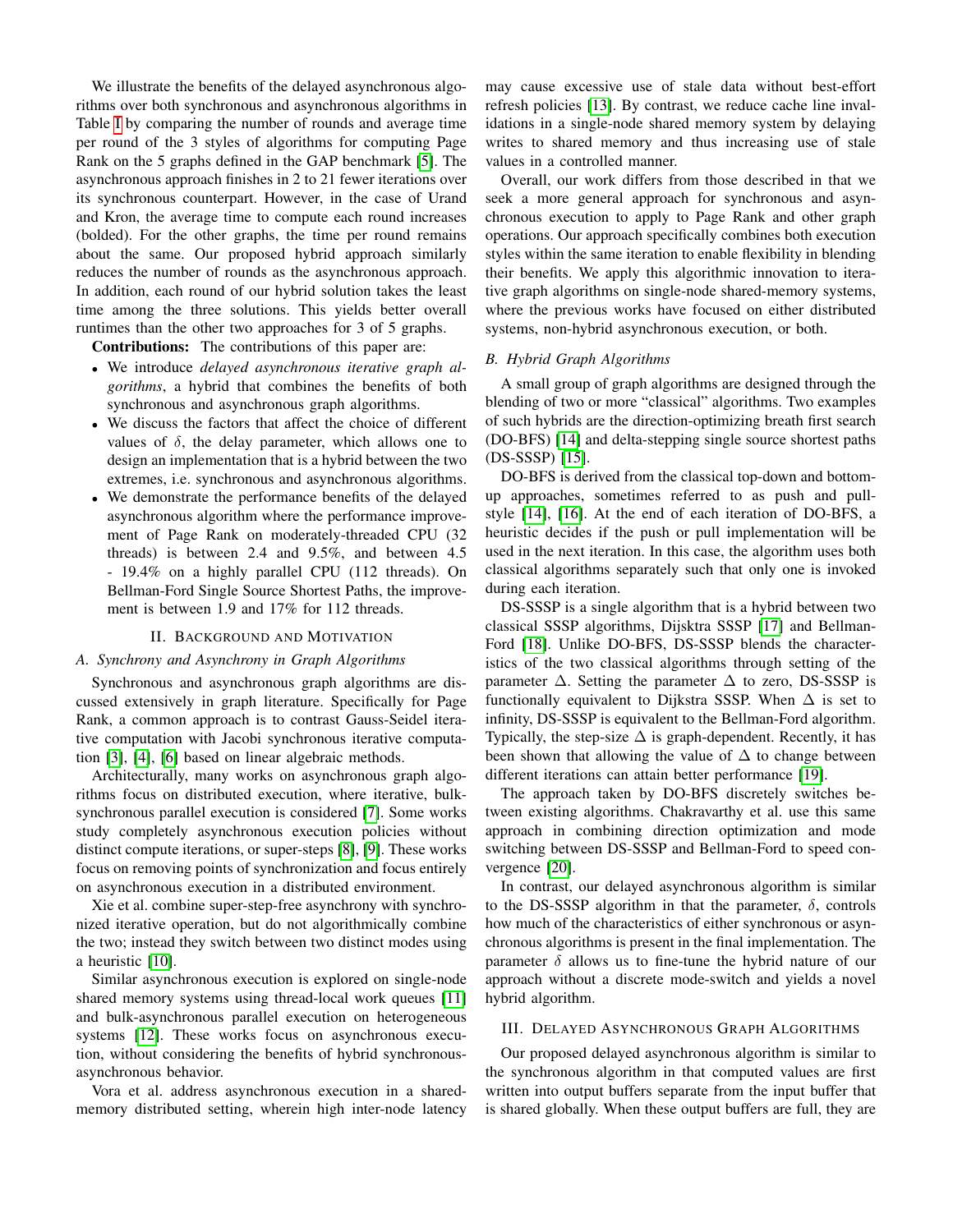<span id="page-2-0"></span>

Fig. 1: Legend and three panels showing two threads reading and writing two cache lines of data in asynchronous (left), hybrid delayed asynchronous (middle), and synchronous (right) modes. Yellow dots represents newly computed values; grey dots are old values. Asynchronous execution incurs a cache line invalidation for thread 0 when thread 1 writes into a cache line previously read by thread 0. The other two implementations avoid the invalidation by writing to an external buffer. Delayed asynchronous makes the updated values available faster than synchronous execution.

flushed and data is written into the global input buffer to be used by all threads. By setting the output buffer size to a value that is smaller than the number of vertices assigned to a thread, the delayed asynchronous algorithm can be made to perform flushing of the data more than once per iteration. The flushing of the output buffer multiple times makes newly computed values available before the end of the current iteration; making the proposed algorithm a hybrid of both the synchronous and asynchronous algorithms.

We illustrate how our delayed asynchronous algorithm is a hybrid of both the synchronous and asynchronous algorithms in Figure [1.](#page-2-0) Vertex data mapping into two adjacent cache lines is read and written by two threads in an asynchronous fashion. In the presence of one writer to the second cache line, thread 0 is unable to access any data stored in that line. Only after thread 1 finishes writing can thread 0 access data in the same cache line. Hence, even having a single writer among readers in asynchronous execution can cause delays for threads reading data in order to compute their own vertex updates.

In the center of Figure [1,](#page-2-0) the write that caused a cache line invalidation for thread 0 is delayed by thread 1, allowing thread 0 to proceed using stale data. Delaying updates in this way can reduce write-read contention with other threads, in the same way that fully synchronous execution avoids such conflict by writing all new values to a completely separate array from the one which threads read from (right side of the figure). However, in the hybrid approach, updates are still made available to other threads at some point during an iteration, as in the center panel where thread 0's last access is to data updated at some point earlier in the same iteration.

#### *A. Design decisions*

Our hybrid solution is designed to reduce memory overheads arising from cache line invalidation due to the coherence protocol in multi-threaded asynchronous execution. On modern shared memory systems, cache lines are invalidated when a thread updates a value in a cache line that has been read by multiple threads. To reduce the number of cache line invalidations, the following decisions were made for our implementation:

- *Pull-style implementations.* A pull-style algorithm, where each vertex value is updated by one and only one thread, is utilized. This prevents the situation where multiple threads update the same memory location and cause excessive cache invalidation due to multiple writes.
- *Separate thread-local output buffer.* Similar to synchronous algorithms, the computed outputs are written to a separate buffer from the inputs. As inputs are in a separate memory location, writes to the output will not invalidate data that was previously read since no cache lines are shared. For our implementation, the output buffers are separate and thread-local.
- *Blocked partitioning of work.* The work to be computed is partitioned amongst all threads in a contiguous blocked fashion using the given vertex IDs. Vertices are allocated to individual threads in a way that balances the aggregate number of in-neighbors per thread as much as possible. This allows us to allocate contiguous chunks of memory for storing the outputs of each thread. Furthermore, this blocked partitioning also reduces the number of cache lines that are "dirtied" when the updated vertex values are pushed to the global memory space. For ease of implementation, our implementation uses a static partitioning of the vertices across all iterations of the algorithm.

#### *B. Delaying propagation with parameter* δ

The delayed asynchronous approach introduces a parameter  $\delta$  to control how much delay is applied to threads' updates. Based on  $\delta$ , updates are stored locally to the thread and only copied into the global memory location when either 1) the buffer capacity determined by  $\delta$  is exhausted, or 2) the thread has completed all assigned work for that iteration.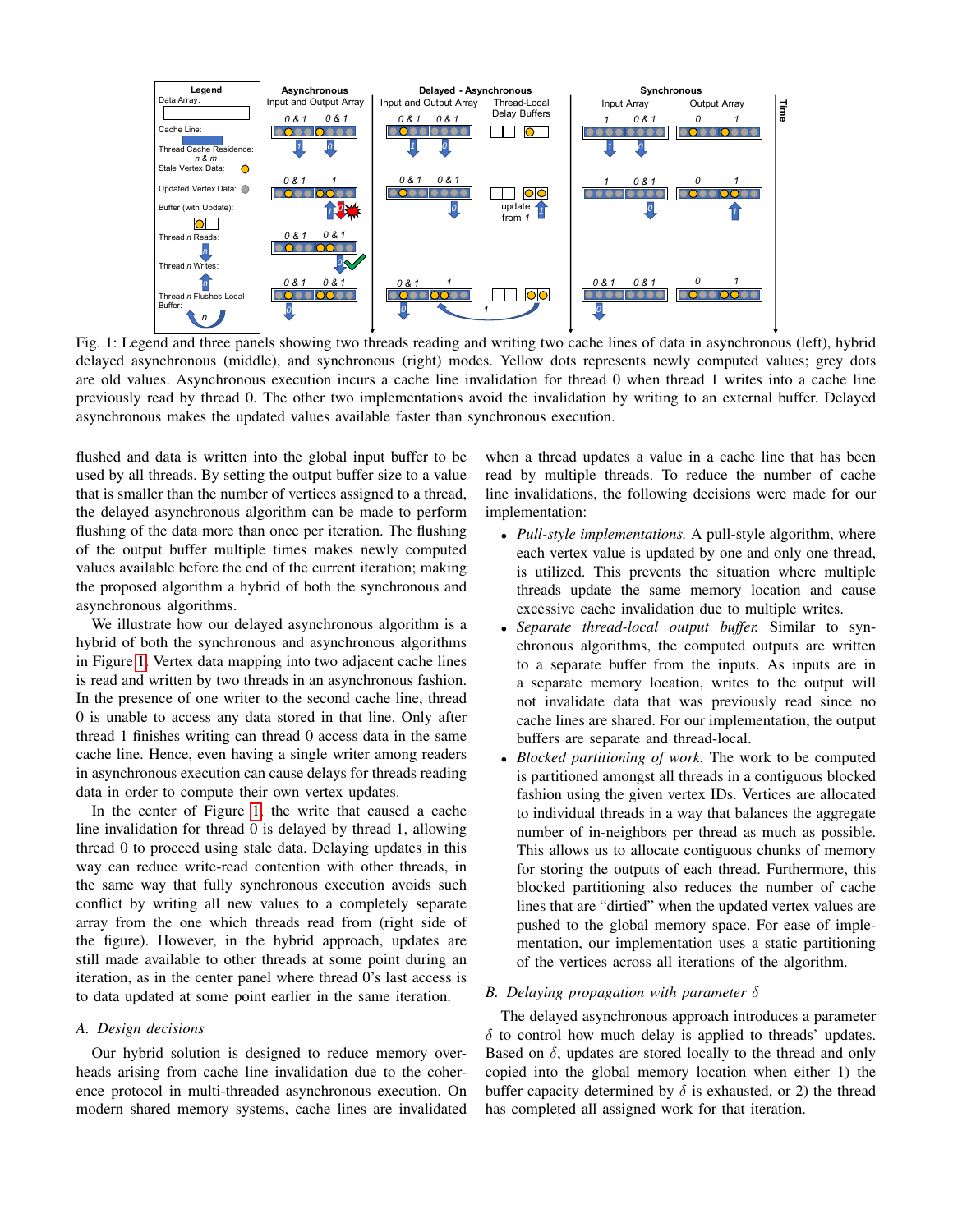When  $\delta$  is set to 0, there is no delay buffer, and data is immediately written out to the global buffer. This is equivalent to the asynchronous algorithm. Similarly, when  $\delta$  is set to the number of output values assigned to each thread, then all threads can store all their outputs before having to flush the buffer. This is equivalent to the synchronous version.

 $\delta$  is sized in vertex data elements to a multiple of the cache line size so that flushing a full buffer makes maximal use of bringing a cache line in from a further level of cache. Finally, coalesced updates provided by an aligned buffer enable use of aligned vector loads. We discuss other factors affecting the choice of  $\delta$  in Section [IV.](#page-3-0)

# *C. Local vs Global Reads*

While we have focused on reducing memory conflicts when storing newly computed values, we highlight that there are two different variants for reading vertex values.

A simple implementation of the hybrid implementation is for threads to read from the global memory space. Newly updated values will not be available until individual threads flush them into the global memory space. As asynchronous algorithms speed up convergence by propagating newly computed values as quickly as possible, an alternative implementation is to allow individual threads to read values previously computed but not flushed from their own delay buffer. This allows even faster information propagation. As the delay buffers are threadlocal, there will not be memory conflicts.

In testing this alternate implementation, it is rarely faster than reading from the global memory space. For the rest of this paper, we only discuss results for global reading.

## IV. FACTORS AFFECTING DELAY PARAMETER  $\delta$

<span id="page-3-0"></span>Picking good values for  $\delta$ , the delay parameter that blends the implementation between fully asynchronous and fully synchronous, depends on the platform, input, and algorithm. We examine the different conditions that affects how the parameter  $\delta$  should be selected. In this section, we examine the following factors:

- 1) Number of threads
- 2) Connectivity of graphs (Graph Topology)
- 3) Average number of updates in an iteration.

We evaluate pull-based Page Rank and Bellman Ford SSSP. For each algorithm, we test using the GAP benchmark graphs [\[5\]](#page-6-4). Details of the graphs are shown in Table [II.](#page-3-1) We report the performance of synchronous, asynchronous, and multiple  $\delta$  set-points for delayed asynchronous to determine which has the best performance for otherwise identical runtime conditions (same work allocation, unconditionally storing updates). We test values of  $\delta$  in power-of-two sizes from 16 up to 32768 elements, where each element is 32-bits. Page rank scores are computed with floating point values and SSSP path lengths are computed with 32-bit unsigned integers.

For both workloads, each instance (synchronous, asynchronous, delayed asynchronous) is run for three trials and the average is taken. In Page Rank, each trial runs to a convergence criterion such that the total absolute page rank score change

<span id="page-3-1"></span>TABLE II: Statistics of GAP Benchmark Graphs

| Graphs  | Vertices  | <b>Edges</b> | Symmetric? |
|---------|-----------|--------------|------------|
| Road    | 57.7 M    | 23.9 M       | yes        |
| Urand   | 4.295.0 M | 134.2 M      | yes        |
| Kron    | 4.223.3 M | 134.2 M      | yes        |
| Twitter | 1,468.4 M | 61.6 M       | no         |
| Web     | 1,930.3 M | 50.6 M       | no         |

across vertices from the penultimate iteration totals 1e-4. For SSSP, the stopping criteria is that no update was generated in the last iteration.

All experiments were performed on two Intel architectures: dual-socket Haswell (Xeon E5-2667 v3) with 16 cores and 32 threads at 3.2 GHz and dual-socket Cascade Lake (Xeon Platinum 8280) with 56 cores and 112 threads at 2.7 GHz.

#### *A. Delaying Dense Updates in Many-Threaded Page Rank*

At each iteration of Page Rank, a vertex value is likely to change because it is computed as a weighted combination of scores among incoming neighbors. A change in even one in-neighbor's score will change the vertex score and hence timeliness of any new information matters. For such dense updates and at the largest number of threads on each platform, fully asynchronous execution may incur a large number of conflicts as each thread writes to the vertices assigned to it, potentially invalidating a cache line for other threads repeatedly as it generates updates for each vertex score in the cache line one at a time. Therefore, the benefit of the hybrid approach should be clearly visible at the maximum number of threads, because it balances the benefit of sharing updates earlier with a reduction in number of write-accesses to shared cache lines.

Figure [2](#page-4-0) confirms these two points concerning the performance of asynchronous and delayed asynchronous implementations, normalized against synchronous performance. First, asynchronous and hybrid execution always offer better performance compared to the baseline synchronous implementation. This confirms that sharing information sooner, especially in the dense update environment, leads to faster convergence. Second, delaying updates often offers a performance improvement over the asynchronous approach by consolidating writes from threads. The improvement over asynchronous execution across all GAP graphs is between 2.4% to 9.5% on the Haswell system and between 4.5% to 19.4% on the Cascade Lake system with all threads active.

# *B. Scaling Threads with Dense Updates in Page Rank*

As the number of threads increases for these graphs, the amount of work per thread decreases and inter-thread communication may increase. Hence we would expect to see larger values of  $\delta$  be effective for a low number of threads, while a smaller value of  $\delta$  would be better at a high thread count because it shares information faster.

For the largest thread setting in the scaling study, we use all available hyper-threads on the machine. Both machines are dual-socket, so the next lowest thread setting - half of the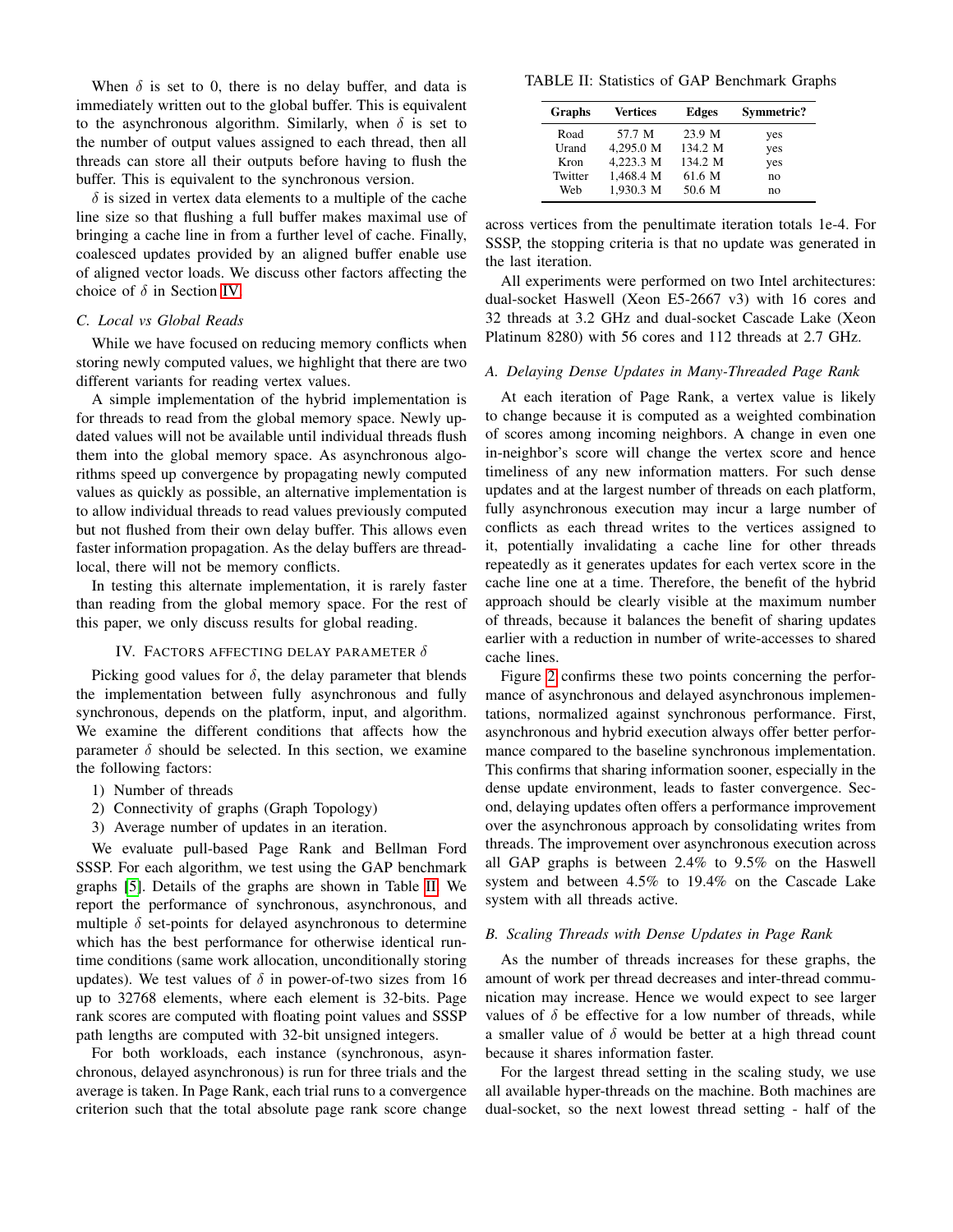<span id="page-4-0"></span>



Async Delayed-Async Fig. 2: Page Rank speedup over synchronous baseline (red line), for asynchronous and delayed asynchronous implementations. For each graph except web, delaying updates improves performance over the asynchronous approach, which in turn is always better than synchronous execution.

thread complement - is arranged across sockets to avoid hyperthreading. Below this, the thread count is progressively halved and they are pinned with their memory on one socket.

Figures [3](#page-4-1) and [4](#page-5-0) show the runtime of the delayed and asynchronous approaches at each thread configuration for Kron and Web. Detailed plots for Twitter, Urand, and Road are omitted due to space constraints. The value of  $\delta$  that achieves the annotated stated speedup over asynchronous is shown with a grey line on the secondary axis.

Indeed, on Kron, the best  $\delta$  decreases as the number of threads increases, for two likely reasons. First, less work per thread for a large number of threads implies fewer updates generated per thread. Second, updates must be communicated sooner to avoid slowing convergence in the presence of many threads and the long range connections present in Kron. This is consistent with requiring more information transfer, while still needing some delay in updates to avoid excessive conflict between threads reading and writing.

For Web, the best value of  $\delta$  is often the smallest one tested (16 elements), and delayed asynchronous execution is always worse than asynchronous. As we discuss in the next subsection, this is attributable to the Web's topology.

# *C. Effects of Graph Topology*

Graph topology is expected to affect the amount of communication between threads, which in turn affects the potential for write-read contention on cache lines. Here we study thread communication induced by the topologies of Kron and Web.

Page Rank Asynchronous vs Delayed-Async, Kron, Haswell

<span id="page-4-1"></span>



Fig. 3: Thread Scaling for Pagerank on up to 32 threads, Haswell system. For Kron the best buffer sizes (value of  $\delta$ ) trend downward as thread count increases. On Web, even the smallest tested  $\delta$  value (16) does not achieve improvement over asynchronous execution.

Recall that in each of these experiments, we statically assign vertices to threads based on their degree in contiguous blocks. In one round of Page Rank, we instrument the number of reads by each thread into every other thread's assigned vertex data. This effectively creates a coarsened adjacency matrix of the graph with partitions based on the static work assignment.

Figure [5](#page-5-1) shows the number of accesses made to data that a thread will change itself (local) v.s. reads on data that another thread will write in that round. The row index corresponds the thread ID reading, and the column index corresponds to the thread ID that 'owns' (writes) that data. In spite of the balanced number of edges assigned to each thread, some graph topologies cause a larger proportion of local compared to remote accesses.

Kron and Web are both scale free. However, while Kron exhibits relatively diffuse reads from all threads, Web exhibits dense clustering in which the thread writing some range of vertex data is a major reader of that data. Figure [5](#page-5-1) shows that the darkest read-write regions are on the main diagonal. As updates are used mainly by the thread that creates them, there is little benefit in delaying the global write-out because doing so does not relieve inter-thread memory contention.

# *D. Effects of average number of updates in each iteration*

We demonstrate that a lower average number of updates in each iteration decreases the benefits of our hybrid approach.

Bellman Ford results were collected using the given weights for each of the GAP graphs. In this analysis, we expect to see that a smaller  $\delta$  is better for SSSP because fewer updates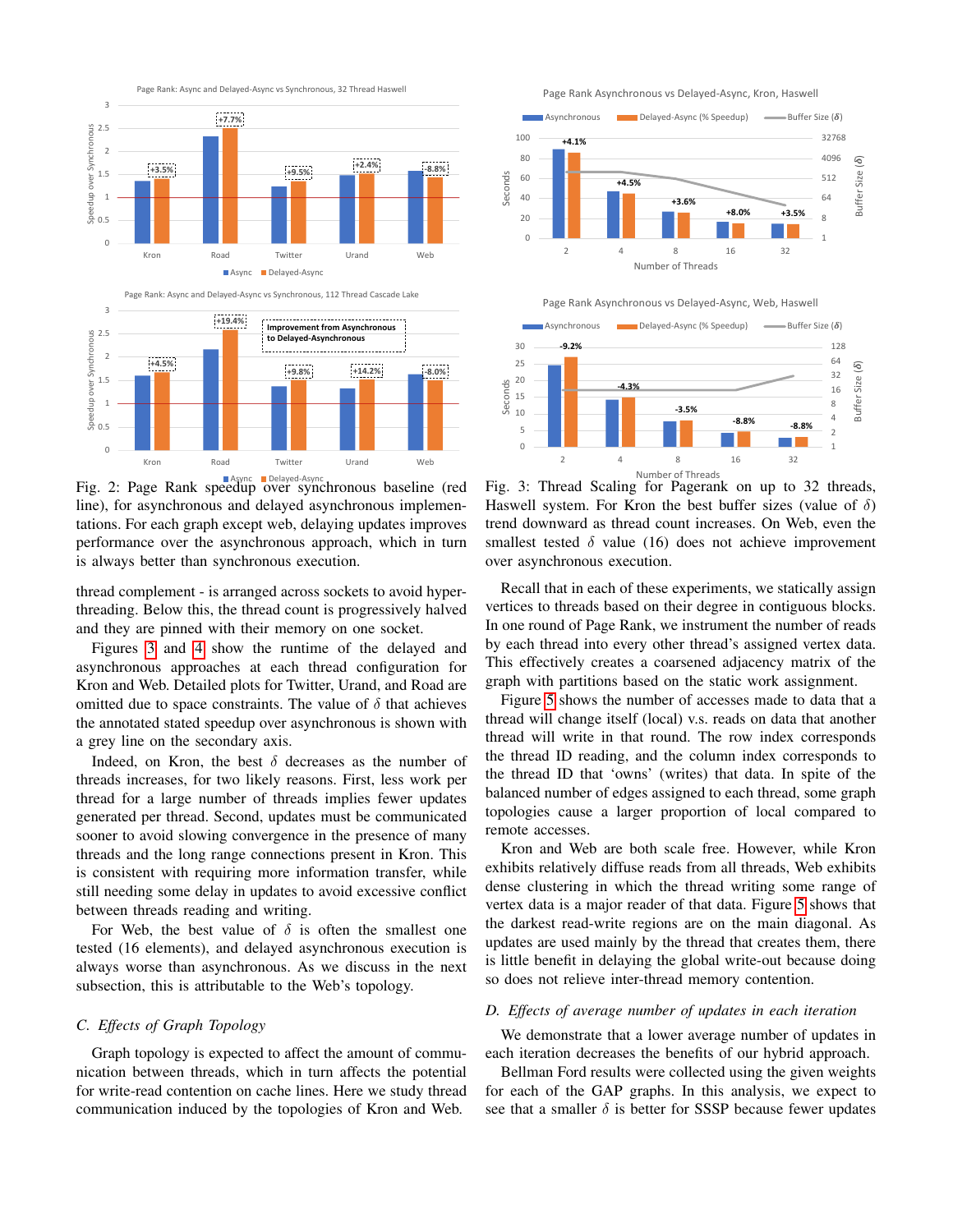Page Rank Asynchronous vs Delayed-Async, Kron, Cascade Lake

<span id="page-5-0"></span>





Fig. 4: Thread Scaling for Pagerank on up to 112 threads, Cascade Lake system. Kron shows improvement from delaying updates with decreasing  $\delta$  as thread count rises. On Web there is no benefit and the penalty is smallest for a relatively small  $\delta$  across all thread counts.

<span id="page-5-1"></span>

Fig. 5: The access matrices show the proportion of memory accesses made from each thread (row) to other threads (column) in a 32-thread setup (Haswell). A plus in the box indicates that the row thread received at least 6.25% or (1/32) of accesses from itself rather than other threads. Kron does not show significant imbalance in local vs remote accesses. Web shows high clustering on the main diagonal. This indicates that a thread references its own updated information far more than it references information generated by other threads.

are needed as the algorithm progresses and thus every update created is of greater significance to convergence.

Indeed, Figure [6](#page-5-2) shows that delaying updates is effective on SSSP for only some of the graphs in the GAP collection, while it was effective on Page Rank for most of them. Web and Road demonstrate poor performance when buffering is used for SSSP. For Web, this is likely due to the very localized access pattern shown in Figure [5.](#page-5-1) For Road, delaying updates is not beneficial because doing so slows down information

Asynchronous and Delayed-Async Bellman Ford SSSP, 112 Thread Casade Lake

<span id="page-5-2"></span>

Fig. 6: Speedup of asynchronous and delayed asynchronous SSSP implementations over baseline synchronous (red line) on 112-thread Cascade Lake. Kron, Urand, and Twitter benefit from they hybrid approach, while Road and Web graphs do not. Unlike Page Rank, in SSSP, fewer updates are made on average per round.

transfer in a graph that already has slow information transfer due to large diameter and very low average degree. Kron, Urand, and Twitter do show some benefit from the hybrid approach, and these graphs are the ones with more long-range connections and without the dense clustering in Web.

# V. CONCLUSION

We propose the delayed asynchronous approach for iterative graph algorithms. Similar to hybrid algorithms such as deltastepping SSSP, our implementation spans the space of possible implementations between synchronous and asynchronous behavior through a delay parameter  $\delta$ .

We discuss factors affecting the choice of  $\delta$  and demonstrate the effects of these factors through a detailed evaluation using PageRank and Bellman-ford SSSP. We show that on highly threaded systems, the performance of the delayed asynchronous implementation can be up to 19.4% faster than an asynchronous implementation, and up to 2.56x faster than a synchronous implementation.

Our evaluation shows that delay-buffered Page Rank achieves reasonable performance improvements (2.4 - 19.4%) over asynchronous execution and that these results are best at high thread counts. Graphs with topologies not amenable to buffering are found to have high levels of local clustering. This analysis of a graph's topology can be precomputed, giving a potential way to determine when to buffer in practice.

For Bellman Ford SSSP, we show modest speedup from buffering between 1.9 and 17% on the 112-thread machine when the graph is amenable to buffering. These findings suggest that the reduced number of updates in SSSP requires more care in when and on what graphs to buffer vertex information updates.

In future work, we would extend the idea of buffering to other pull-style algorithms, including where updates may only be conditionally written. We would also consider other ways of assigning vertices to threads to balance the thread-local and thread-remote reads. Finally, further work must be done